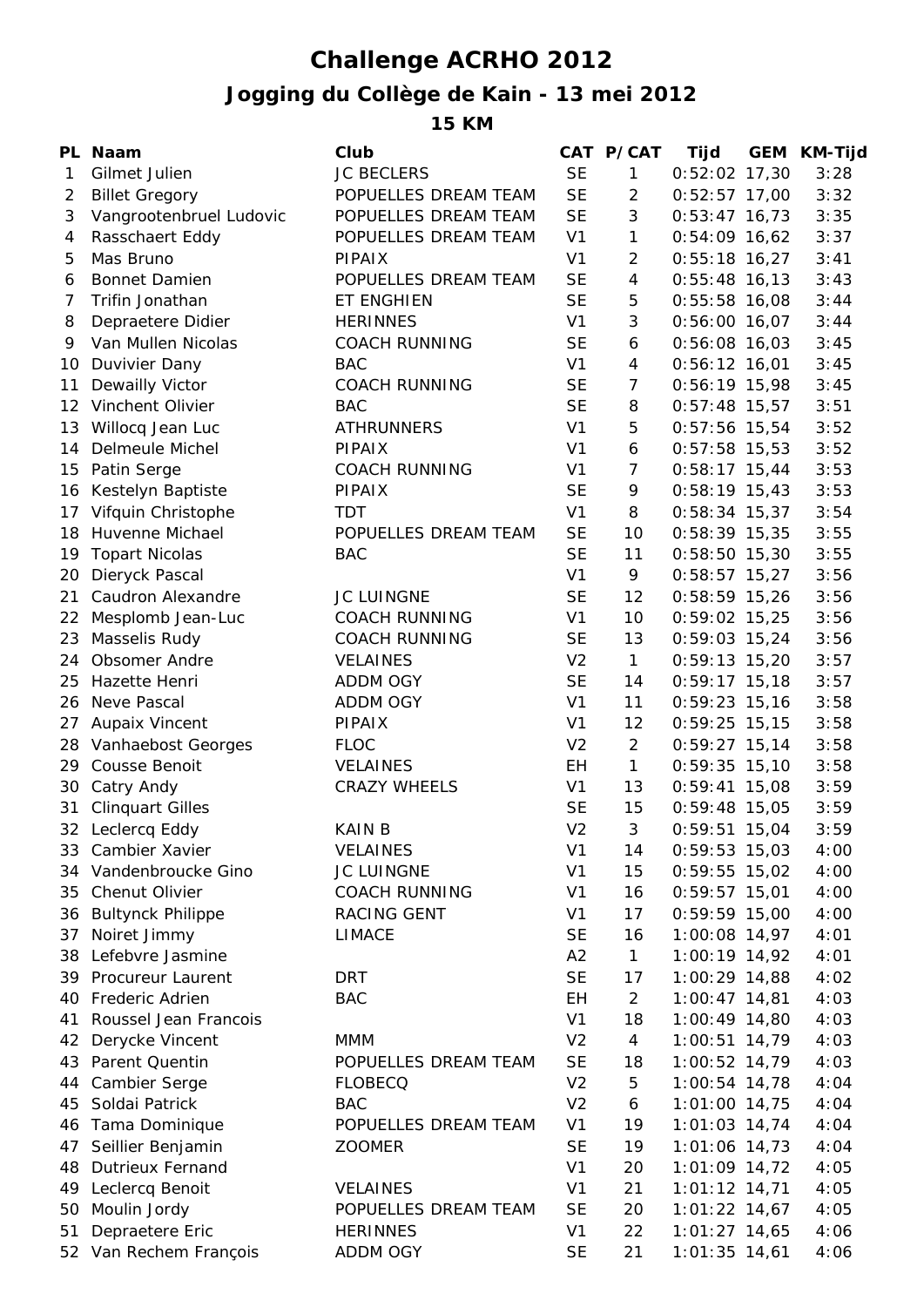| PL | Naam                     | Club                    |                | CAT P/CAT      | Tijd            | <b>GEM</b> | <b>KM-Tijd</b> |
|----|--------------------------|-------------------------|----------------|----------------|-----------------|------------|----------------|
| 53 | Devroede Norbert         | POPUELLES DREAM TEAM    | V <sub>2</sub> | $\overline{7}$ | $1:01:37$ 14,61 |            | 4:06           |
| 54 | Belkhayat Ghandhi        | <b>TRIGT</b>            | V <sub>1</sub> | 23             | $1:01:40$ 14,59 |            | 4:07           |
| 55 | Lemoine Samuel           | <b>JCSA</b>             | V <sub>1</sub> | 24             | $1:01:43$ 14,58 |            | 4:07           |
| 56 | Cambier David            |                         | V <sub>1</sub> | 25             | $1:02:07$ 14,49 |            | 4:08           |
| 57 | Vinchent Miguel          | <b>VELAINES</b>         | <b>SE</b>      | 22             | 1:02:09 14,48   |            | 4:09           |
| 58 | Devolder Kevin           | <b>BAC</b>              | <b>SE</b>      | 23             | $1:02:17$ 14,45 |            | 4:09           |
| 59 | Decuyper Gauthier        | <b>COACH RUNNING</b>    | <b>SE</b>      | 24             | $1:02:19$ 14,44 |            | 4:09           |
| 60 | Mariage Michel           | <b>BAC</b>              | V <sub>2</sub> | 8              | $1:02:28$ 14,41 |            | 4:10           |
| 61 | <b>Boedt Nicolas</b>     | <b>BAC</b>              | <b>SE</b>      | 25             | $1:02:40$ 14,36 |            | 4:11           |
| 62 | Cloet Jean-Christophe    | <b>BAC</b>              | <b>SE</b>      | 26             | $1:02:43$ 14,35 |            | 4:11           |
| 63 | Fraselle Pascal          | <b>JC LUINGNE</b>       | <b>SE</b>      | 27             | $1:02:52$ 14,32 |            | 4:11           |
| 64 | <b>Tuyttens Carl</b>     | <b>VELAINES</b>         | V <sub>2</sub> | 9              | $1:03:09$ 14,25 |            | 4:13           |
| 65 | Moulin Steven            | <b>CAP TEAM</b>         | <b>SE</b>      | 28             | $1:03:11$ 14,24 |            | 4:13           |
| 66 | <b>Tesse Sebastien</b>   | <b>COACH RUNNING</b>    | V <sub>1</sub> | 26             | $1:03:14$ 14,23 |            | 4:13           |
| 67 | Dumoulin Rudi            |                         | V <sub>1</sub> | 27             | $1:03:16$ 14,23 |            | 4:13           |
| 68 | Deryckere Nicolas        |                         | EH             | 3              | $1:03:24$ 14,20 |            | 4:14           |
| 69 | <b>Audoor Michael</b>    | <b>ADDM OGY</b>         | <b>SE</b>      | 29             | $1:03:30$ 14,17 |            | 4:14           |
| 70 | Houttequiet Stéphane     | POPUELLES DREAM TEAM    | V <sub>1</sub> | 28             | $1:03:37$ 14,15 |            | 4:14           |
| 71 | Saen Dominique           | <b>BAC</b>              | V <sub>2</sub> | 10             | $1:03:40$ 14,14 |            | 4:15           |
| 72 | Kins Jeroen              | <b>TEAM CHAS PATAT</b>  | <b>SE</b>      | 30             | $1:03:42$ 14,13 |            | 4:15           |
| 73 | <b>Demets Bernard</b>    | <b>VELAINES</b>         | <b>SE</b>      | 31             | $1:03:49$ 14,10 |            | 4:15           |
| 74 | Krikilion Loic           |                         | <b>SE</b>      | 32             | $1:04:14$ 14,01 |            | 4:17           |
| 75 | Deglasse Yvon            |                         | V <sub>2</sub> | 11             | $1:04:15$ 14,01 |            | 4:17           |
| 76 | Ducobu Patrick           |                         | <b>SE</b>      | 33             | $1:04:22$ 13,98 |            | 4:17           |
| 77 | Duhem Gerard             | <b>BAC</b>              | V <sub>1</sub> | 29             | $1:04:28$ 13,96 |            | 4:18           |
| 78 | Vervacke Christophe      | <b>VELAINES</b>         | V <sub>1</sub> | 30             | 1:04:32 13,95   |            | 4:18           |
| 79 | Baudry Jérèmy            | <b>KAIN B</b>           | EH             | 4              | 1:04:49 13,89   |            | 4:19           |
| 80 | <b>Dupret Didier</b>     | <b>BAC</b>              | V <sub>1</sub> | 31             | $1:04:50$ 13,88 |            | 4:19           |
| 81 | Ledegank Kurt            | 4 TORUN                 | V <sub>1</sub> | 32             | $1:04:51$ 13,88 |            | 4:19           |
| 82 | Beukenne Freddy          |                         | V <sub>1</sub> | 33             | $1:04:55$ 13,86 |            | 4:20           |
| 83 | Demay François           |                         | <b>SE</b>      | 34             | 1:05:03 13,84   |            | 4:20           |
| 84 | Maton Laurent            | EL DIABLO               | <b>SE</b>      | 35             | 1:05:19 13,78   |            | 4:21           |
| 85 | Duret Christophe         | <b>HERINNES</b>         | <b>SE</b>      | 36             | $1:05:23$ 13,76 |            | 4:22           |
| 86 | Malvoisin Jerome         | <b>VELAINES</b>         | <b>SE</b>      | 37             | 1:05:30 13,74   |            | 4:22           |
| 87 | Platteau Emmanuel        | ET CHIEVRES             | V <sub>1</sub> | 34             | 1:05:31 13,74   |            | 4:22           |
| 88 | Kotecki Eric             | <b>OBJ</b>              | V <sub>1</sub> | 35             | $1:05:32$ 13,73 |            | 4:22           |
| 89 | <b>Baland Pascale</b>    | <b>MADRES</b>           | V <sub>1</sub> | 36             | $1:05:33$ 13,73 |            | 4:22           |
| 90 | Mertens Pascal           | <b>COACH RUNNING</b>    | V <sub>1</sub> | 37             | $1:05:34$ 13,73 |            | 4:22           |
| 91 | Sinty Stéphane           |                         | <b>SE</b>      | 38             | $1:05:35$ 13,72 |            | 4:22           |
|    | 92 Verrellen Stéphane    | ET ENGHIEN              | V <sub>1</sub> | 38             | 1:05:36 13,72   |            | 4:22           |
| 93 | Mol Elodie               | <b>VELAINES</b>         | DA             | $\mathbf{1}$   | 1:05:38 13,71   |            | 4:23           |
| 94 | Cornu Gaetan             | <b>KAIN B</b>           | V <sub>1</sub> | 39             | $1:05:39$ 13,71 |            | 4:23           |
| 95 | Vandriessche Jean-Marie  | <b>BAC</b>              | V <sub>3</sub> | $\mathbf{1}$   | 1:05:40 13,71   |            | 4:23           |
| 96 | Vanimpel Bruno           | ADDM OGY                | <b>SE</b>      | 39             | 1:05:41 13,70   |            | 4:23           |
| 97 | Vantomme Alex            |                         | V <sub>3</sub> | $\overline{2}$ | 1:05:43 13,70   |            | 4:23           |
| 98 | Mercier Pascal           | <b>KAIN B</b>           | V <sub>2</sub> | 12             | 1:05:52 13,66   |            | 4:23           |
|    | 99 Heremans Patrick      | TRI GT                  | V <sub>1</sub> | 40             | 1:05:57 13,65   |            | 4:24           |
|    | 100 Van Den Haute Herman | <b>ADDM OGY</b>         | V <sub>3</sub> | 3              | 1:05:59 13,64   |            | 4:24           |
|    | 101 Duquenne Michel      | <b>JCSA</b>             | V <sub>2</sub> | 13             | $1:06:03$ 13,63 |            | 4:24           |
|    | 102 Simonow Serge        |                         | V <sub>2</sub> | 14             | 1:06:13 13,59   |            | 4:25           |
|    | 103 Breyne Armand        | <b>TOURNAI GENERALE</b> | <b>SE</b>      | 40             | $1:06:15$ 13,58 |            | 4:25           |
|    | 104 Delem Benoit         | TORTUES MESLINOISES     | <b>SE</b>      | 41             | 1:06:16 13,58   |            | 4:25           |
|    | 105 Gilquain Patrick     | <b>BERLIERE</b>         | V <sub>1</sub> | 41             | 1:06:18 13,57   |            | 4:25           |
|    | 106 Watté Geoffrey       |                         | <b>SE</b>      | 42             | $1:06:31$ 13,53 |            | 4:26           |
|    | 107 Vanhamme Bruno       | <b>JC LUINGNE</b>       | <b>SE</b>      | 43             | $1:06:37$ 13,51 |            | 4:26           |
|    | 108 Landrieu Nicolas     | <b>RHO</b>              | <b>SE</b>      | 44             | 1:06:45 13,48   |            | 4:27           |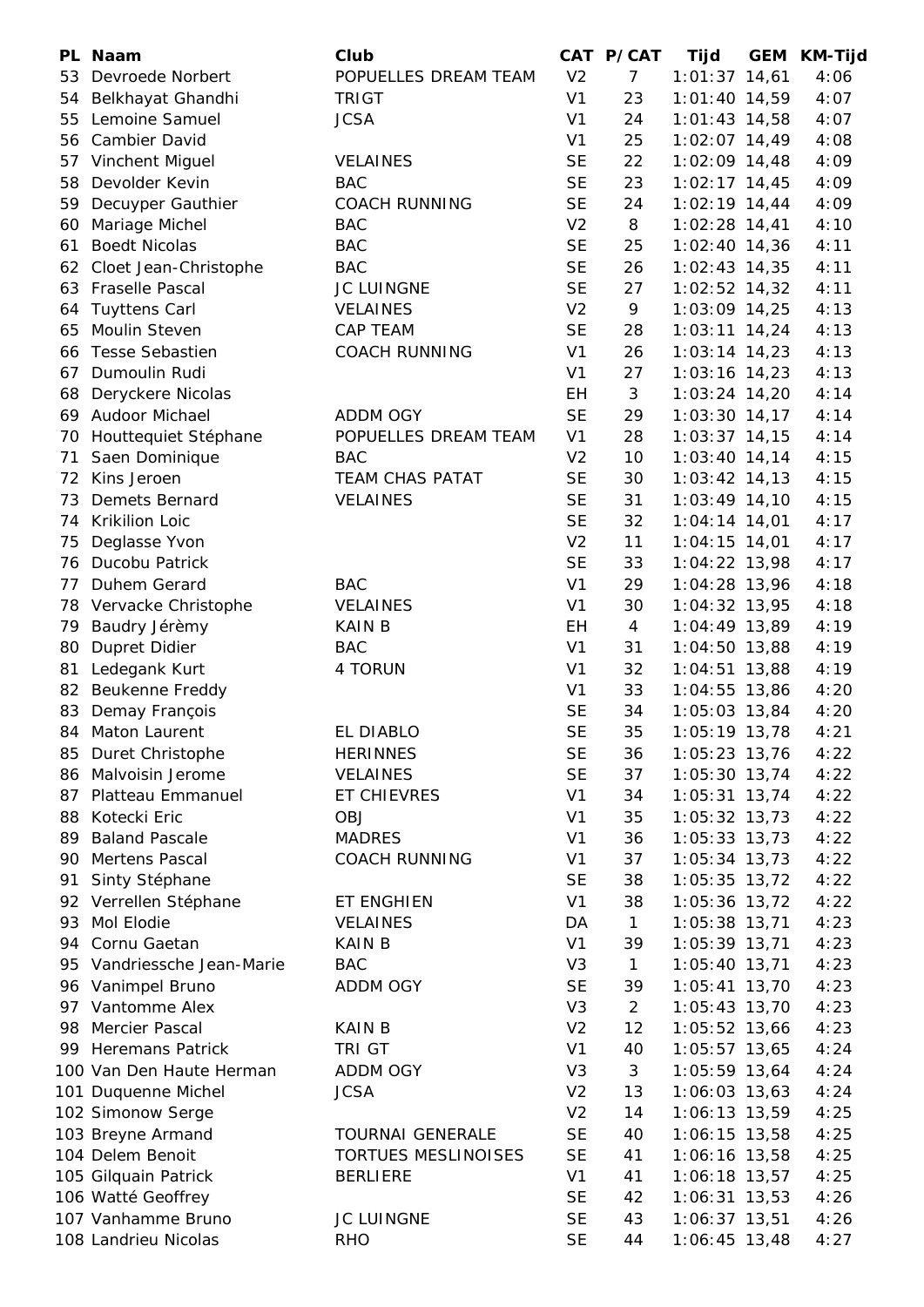| PL Naam                     | Club                     |                | CAT P/CAT      | Tijd              | GEM KM-Tijd |
|-----------------------------|--------------------------|----------------|----------------|-------------------|-------------|
| 109 Wiseur Alexis           | <b>LIMACE</b>            | <b>EH</b>      | 5              | $1:06:53$ 13,46   | 4:28        |
| 110 Desobry Johan           | <b>LIMACE</b>            | V <sub>2</sub> | 15             | 1:06:54 13,45     | 4:28        |
| 111 Ketelair Livin          | ASSA                     | V <sub>3</sub> | $\overline{4}$ | $1:07:02$ 13,43   | 4:28        |
| 112 Gaillet Christophe      | <b>TEMPLEUVE</b>         | <b>SE</b>      | 45             | $1:07:03$ 13,42   | 4:28        |
| 113 Desplanque Emmanuel     | <b>MADRES</b>            | <b>SE</b>      | 46             | $1:07:05$ 13,42   | 4:28        |
| 114 Delanghe Didier         | ROAD RUNNING TOURNAI     | V <sub>1</sub> | 42             | $1:07:06$ 13,41   | 4:28        |
| 115 Timmerman Sébastien     |                          | <b>SE</b>      | 47             | $1:07:07$ 13,41   | 4:28        |
| 116 Dorchy Cedric           |                          | <b>SE</b>      | 48             | $1:07:12$ 13,39   | 4:29        |
| 117 Wattiez Simon           |                          | <b>SE</b>      | 49             | $1:07:13$ 13,39   | 4:29        |
| 118 Buyssens Julien         |                          | <b>SE</b>      | 50             | $1:07:14$ 13,39   | 4:29        |
| 119 Dumont Olivier          |                          | <b>SE</b>      | 51             | $1:07:29$ 13,34   | 4:30        |
| 120 Leroy Christophe        |                          | V <sub>1</sub> | 43             | $1:07:33$ 13,32   | 4:30        |
| 121 Rapaille Christian      | <b>TRIATH</b>            | V <sub>2</sub> | 16             | $1:07:35$ 13,32   | 4:30        |
| 122 Denays Antoine          | LESDAIN D LA MER         | EH             | 6              | $1:07:38$ 13,31   | 4:31        |
| 123 Lampe Pascal            |                          | V <sub>1</sub> | 44             | $1:07:46$ 13,28   | 4:31        |
| 124 Cosaert Kevin           | <b>MMM</b>               | <b>SE</b>      | 52             | $1:07:50$ 13,27   | 4:31        |
| 125 Lecry Frans             |                          | V <sub>1</sub> | 45             | $1:07:57$ 13,25   | 4:32        |
| 126 Deleye Steven           |                          | <b>SE</b>      | 53             | $1:08:01$ 13,23   | 4:32        |
| 127 Lecat Daniel            | <b>KAIN B</b>            | V <sub>2</sub> | 17             | $1:08:04$ 13,22   | 4:32        |
| 128 Bogemans Sébastien      | <b>KAIN B</b>            | <b>SE</b>      | 54             | $1:08:05$ 13,22   | 4:32        |
| 129 Dumont Florent          | <b>WATTIAUX TEAM</b>     | <b>SE</b>      | 55             | 1:08:06 13,22     | 4:32        |
| 130 Clerx Vincent           | <b>PIPAIX</b>            | V <sub>1</sub> | 46             | $1:08:08$ 13,21   | 4:33        |
| 131 Froment Guillaume       | <b>RHO</b>               | <b>SE</b>      | 56             | 1:08:09 13,21     | 4:33        |
| 132 Malice Frédéric         |                          | V <sub>1</sub> | 47             | $1:08:15$ 13,19   | 4:33        |
| 133 Kargar Samani Khalil    | <b>CAP TEAM</b>          | V <sub>2</sub> | 18             | $1:08:17$ 13,18   | 4:33        |
| 134 Soris Frederic          | POPUELLES DREAM TEAM     | <b>SE</b>      | 57             | 1:08:20 13,17     | 4:33        |
| 135 Flamme Jean Michel      | <b>JCSA</b>              | V <sub>2</sub> | 19             | $1:08:30$ 13,14   | 4:34        |
| 136 Waelkens Benjamin       |                          | <b>SE</b>      | 58             | 1:08:36 13,12     | 4:34        |
| 137 Berton Jean-Marc        | <b>BAC</b>               | V <sub>2</sub> | 20             | $1:08:42$ 13,10   | 4:35        |
| 138 Fouquette Sebastien     | ADDM OGY                 | V <sub>1</sub> | 48             | $1:08:51$ 13,07   | 4:35        |
| 139 Vanneste Christophe     |                          | V <sub>1</sub> | 49             | $1:08:57$ 13,05   | 4:36        |
| 140 Beghin Jean Francois    | POPUELLES DREAM TEAM     | <b>SE</b>      | 59             | 1:09:01 13,04     | 4:36        |
| 141 Logez Benjamin          | <b>MMM</b>               | <b>SE</b>      | 60             | 1:09:02 13,04     | 4:36        |
| 142 Decubber Jacques        | <b>BAC</b>               | V <sub>2</sub> | 21             | 1:09:12 13,01     | 4:37        |
| 143 Laurent Nicolas         |                          | V <sub>1</sub> | 50             | $1:09:14$ 13,00   | 4:37        |
| 144 Chantry Louis           | POPUELLES DREAM TEAM     | V <sub>1</sub> | 51             | 1:09:15 13,00     | 4:37        |
| 145 Montegnies Benoit       |                          | <b>SE</b>      | 61             | 1:09:18 12,99     | 4:37        |
| 146 Populin Julien          |                          | <b>SE</b>      | 62             | 1:09:24 12,97     | 4:38        |
| 147 Delguste Gregory        | <b>COACH RUNNING</b>     | <b>SE</b>      | 63             | 1:09:31 12,95     | 4:38        |
| 148 Bekers Noel             | <b>ADDM OGY</b>          | V <sub>3</sub> | 5              | 1:09:38 12,92     | 4:39        |
| 149 Anrys Gabriel           | <b>JCSA</b>              | V <sub>3</sub> | 6              | 1:09:40 12,92     | 4:39        |
| 150 Debaisieux François     | <b>BAC</b>               | <b>SE</b>      | 64             | 1:09:43 12,91     | 4:39        |
| 151 Fourdin Vincent         |                          | <b>SE</b>      | 65             | 1:09:45 12,90     | 4:39        |
| 152 Allard Thierry          | <b>ACCROS 5 CLOCHERS</b> | V <sub>1</sub> | 52             | 1:09:46 12,90     | 4:39        |
| 153 Bohems Andre            | <b>ACCROS 5 CLOCHERS</b> | V <sub>1</sub> | 53             | 1:09:47 12,90     | 4:39        |
| 154 Lecocq Pierre           | CAP TEAM                 | V <sub>2</sub> | 22             | 1:09:49 12,89     | 4:39        |
| 155 Maton Herman            | ADDM OGY                 | V <sub>3</sub> | $\overline{7}$ | 1:09:52 12,88     | 4:39        |
| 156 Jacobs Marc             | <b>BERLIERE</b>          | V <sub>1</sub> | 54             | 1:09:53 12,88     | 4:40        |
| 157 Breyne Benoit           |                          | <b>SE</b>      | 66             | 1:09:55 12,87     | 4:40        |
| 158 Houttemane Jean-Yves    |                          | <b>SE</b>      | 67             | 1:09:57 12,87     | 4:40        |
| 159 Van Malleghem Ariane    | <b>KAIN B</b>            | A2             | 2              | 1:09:58 12,86     | 4:40        |
| 160 Bultreys Michel         |                          | V <sub>1</sub> | 55             | 1:10:00 12,86     | 4:40        |
| 161 Fevrier David           | <b>ECLATES PERUWELZ</b>  | <b>SE</b>      | 68             | 1:10:05 12,84     | 4:40        |
| 162 Werrebrouck Blaise      | MANHATTAN                | V <sub>1</sub> | 56             | 1:10:06 12,84     | 4:40        |
| 163 Fontaine Marc-Alexandre |                          | <b>SE</b>      | 69             | $1:10:11$ $12,82$ | 4:41        |
| 164 Grell Georg             | <b>B BETES DE COURSE</b> | V <sub>2</sub> | 23             | 1:10:12 12,82     | 4:41        |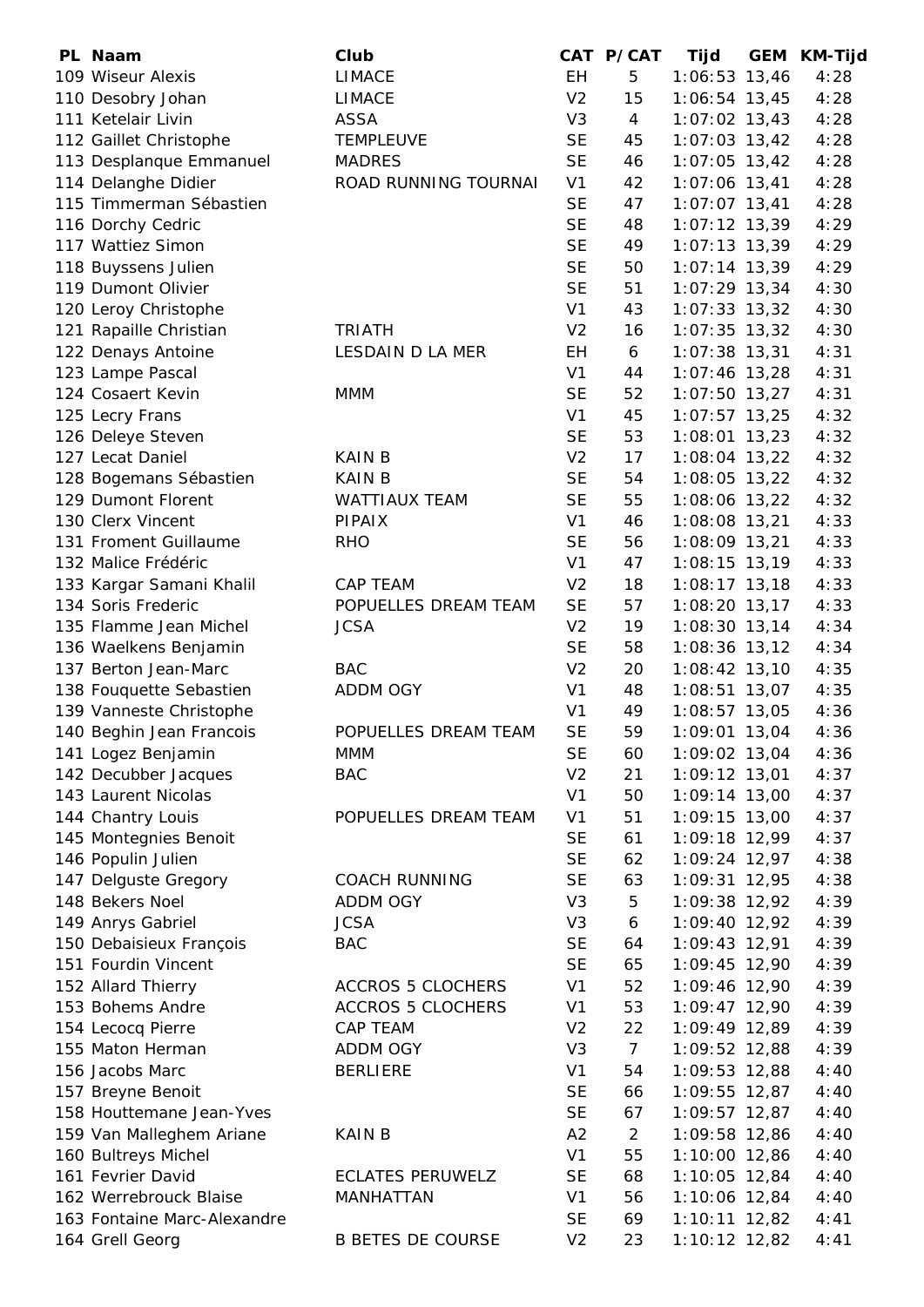| PL Naam                    | Club                     |                             | CAT P/CAT      | Tijd            | <b>GEM</b> | <b>KM-Tijd</b> |
|----------------------------|--------------------------|-----------------------------|----------------|-----------------|------------|----------------|
| 165 Robin Jean-Christophe  | <b>BERLIERE</b>          | <b>SE</b>                   | 70             | $1:10:15$ 12,81 |            | 4:41           |
| 166 De Coninck Benoit      | <b>ACCROS 5 CLOCHERS</b> | V <sub>1</sub>              | 57             | $1:10:17$ 12,81 |            | 4:41           |
| 167 Mat Benoit             | <b>TOURNAI GENERALE</b>  | V <sub>1</sub>              | 58             | $1:10:18$ 12,80 |            | 4:41           |
| 168 Emare Abel             |                          | V <sub>2</sub>              | 24             | $1:10:20$ 12,80 |            | 4:41           |
| 169 Leblanc Paul Andre     | POPUELLES DREAM TEAM     | V <sub>1</sub>              | 59             | $1:10:25$ 12,78 |            | 4:42           |
| 170 Vastrat Michaël        |                          | <b>SE</b>                   | 71             | 1:10:26 12,78   |            | 4:42           |
| 171 Savary Hugo            |                          | <b>SE</b>                   | 72             | $1:10:27$ 12,78 |            | 4:42           |
| 172 Gallet Sebastien       |                          | V <sub>1</sub>              | 60             | $1:10:28$ 12,77 |            | 4:42           |
| 173 Denuncq Nicolas        | <b>VELAINES</b>          | <b>SE</b>                   | 73             | $1:10:31$ 12,76 |            | 4:42           |
| 174 Samain Pascal          | <b>TRIATH</b>            | V <sub>1</sub>              | 61             | $1:10:32$ 12,76 |            | 4:42           |
| 175 Manche Patrick         | <b>TEMPLEUVE</b>         | V <sub>1</sub>              | 62             | $1:10:37$ 12,74 |            | 4:42           |
| 176 Desmet Emmanuel        |                          | V <sub>2</sub>              | 25             | $1:10:41$ 12,73 |            | 4:43           |
| 177 Depelchin Ludovi       |                          | <b>SE</b>                   | 74             | 1:10:49 12,71   |            | 4:43           |
| 178 Meuret Philippe        | AC BELOEIL               | <b>SE</b>                   | 75             | 1:10:50 12,71   |            | 4:43           |
| 179 Bataille Matthieu      |                          | <b>SE</b>                   | 76             | $1:10:51$ 12,70 |            | 4:43           |
| 180 Olivier Vincent        | <b>TOURNAI GENERALE</b>  | V <sub>1</sub>              | 63             | $1:11:00$ 12,68 |            | 4:44           |
| 181 Van Driessche Damien   | <b>VELAINES</b>          | <b>SE</b>                   | 77             | $1:11:01$ 12,67 |            | 4:44           |
| 182 Masai Christian        | <b>KAIN B</b>            | V <sub>2</sub>              | 26             | $1:11:03$ 12,67 |            | 4:44           |
| 183 Quarre Michaël         |                          | <b>SE</b>                   | 78             | $1:11:04$ 12,66 |            | 4:44           |
| 184 Moulin Eddy            |                          | V <sub>1</sub>              | 64             | $1:11:10$ 12,65 |            | 4:45           |
| 185 Lefebvre Nicolas       | <b>TEMPLEUVE</b>         | V <sub>1</sub>              | 65             | $1:11:13$ 12,64 |            | 4:45           |
| 186 Kromoska Mathieu       | <b>MMM</b>               | <b>SE</b>                   | 79             | $1:11:14$ 12,63 |            | 4:45           |
| 187 Convert Olivier        |                          | <b>SE</b>                   | 80             | $1:11:15$ 12,63 |            | 4:45           |
| 188 Denays Charlotte       | LESDAIN D LA MER         | <b>ED</b>                   | $\mathbf{1}$   | $1:11:16$ 12,63 |            | 4:45           |
| 189 Schoorens Bruno        | <b>COACH RUNNING</b>     | V <sub>2</sub>              | 27             | $1:11:18$ 12,62 |            | 4:45           |
| 190 Deboever Francis       |                          | V <sub>1</sub>              | 66             | $1:11:22$ 12,61 |            | 4:45           |
| 191 Style Olivier          | <b>SPHO</b>              | V <sub>1</sub>              | 67             | $1:11:23$ 12,61 |            | 4:46           |
| 192 Tavernier Michael      |                          | <b>SE</b>                   | 81             | $1:11:25$ 12,60 |            | 4:46           |
| 193 De Poorter Samuel      |                          | <b>SE</b>                   | 82             | $1:11:31$ 12,58 |            | 4:46           |
| 194 Jurquin Christian      | <b>VELAINES</b>          | V <sub>1</sub>              | 68             | $1:11:35$ 12,57 |            | 4:46           |
| 195 Saffre Ann             | <b>BAC</b>               | DA                          | $\overline{2}$ | $1:11:36$ 12,57 |            | 4:46           |
| 196 Bernard Gwennael       |                          | <b>SE</b>                   | 83             | $1:11:37$ 12,57 |            | 4:46           |
| 197 Moutoy Frederic        | <b>LIMACE</b>            | V <sub>1</sub>              | 69             | $1:11:39$ 12,56 |            | 4:47           |
| 198 Bonchoux Jean-Thomas   |                          | <b>SE</b>                   | 84             | $1:11:43$ 12,55 |            | 4:47           |
| 199 Desmedt Jean Michel    | ADDM OGY                 | <b>SE</b>                   | 85             | $1:11:44$ 12,55 |            | 4:47           |
| 200 Brassart Dominique     | <b>ATH RUNNERS</b>       | V <sub>1</sub>              | 70             | $1:11:45$ 12,54 |            | 4:47           |
| 201 Cosaert Hugues         | <b>MMM</b>               | V <sub>2</sub>              | 28             | $1:11:46$ 12,54 |            | 4:47           |
| 202 Mahiez David           |                          | V <sub>1</sub>              | 71             | $1:11:48$ 12,53 |            | 4:47           |
| 203 Coeuret Michel         | <b>BAC</b>               | V <sub>3</sub>              | 8              | $1:11:50$ 12,53 |            | 4:47           |
| 204 Beck Jacques           | LESDAIN D LA MER         | V <sub>1</sub>              | 72             | $1:11:55$ 12,51 |            | 4:48           |
| 205 Fernandes Joaquim      | <b>ECLA</b>              | V <sub>2</sub>              | 29             | 1:12:00 12,50   |            | 4:48           |
| 206 Leroy Philippe         | <b>PIPAIX</b>            | V <sub>1</sub>              | 73             | $1:12:01$ 12,50 |            | 4:48           |
| 207 Cochez Baptiste        | <b>KAIN B</b>            | <b>SE</b>                   | 86             | $1:12:02$ 12,49 |            | 4:48           |
| 208 Clement Georges        | <b>PIPAIX</b>            | <b>SE</b>                   | 87             | $1:12:04$ 12,49 |            | 4:48           |
| 209 Mahee Marc             | <b>FLOBECQ</b>           | V <sub>2</sub>              | 30             | $1:12:06$ 12,48 |            | 4:48           |
| 210 Bekaert Christophe     | MC BRIDE                 | V <sub>1</sub>              | 74             | $1:12:18$ 12,45 |            | 4:49           |
| 211 Grammens Vincent       | <b>ACCROS 5 CLOCHERS</b> | <b>SE</b>                   | 88             | $1:12:20$ 12,44 |            | 4:49           |
| 212 Winterbeek Caroline    | <b>HERINNES</b>          | A1                          | $\mathbf{1}$   | $1:12:21$ 12,44 |            | 4:49           |
| 213 Detournay Jean Bernard |                          | V <sub>1</sub>              | 75             | $1:12:23$ 12,43 |            | 4:50           |
| 214 Verdy Jacques          | <b>KAIN B</b>            | V <sub>2</sub>              | 31             | $1:12:24$ 12,43 |            | 4:50           |
| 215 Lartillier Frederic    |                          | V <sub>1</sub>              | 76             | $1:12:26$ 12,43 |            | 4:50           |
| 216 Quintin Pierre         | <b>BAC</b>               | V <sub>2</sub>              | 32             | $1:12:31$ 12,41 |            | 4:50           |
| 217 Mahieu Eddy            | PIPAIX                   | V <sub>1</sub>              | 77             | 1:12:38 12,39   |            | 4:51           |
| 218 Rohart Yannick         | <b>VELAINES</b>          | V <sub>1</sub>              | 78             | $1:12:47$ 12,37 |            | 4:51           |
| 219 Verbrigghe Luc         |                          | V <sub>2</sub><br><b>SE</b> | 33<br>89       | $1:12:48$ 12,36 |            | 4:51           |
| 220 Nourry Jonathan        |                          |                             |                | $1:12:51$ 12,35 |            | 4:51           |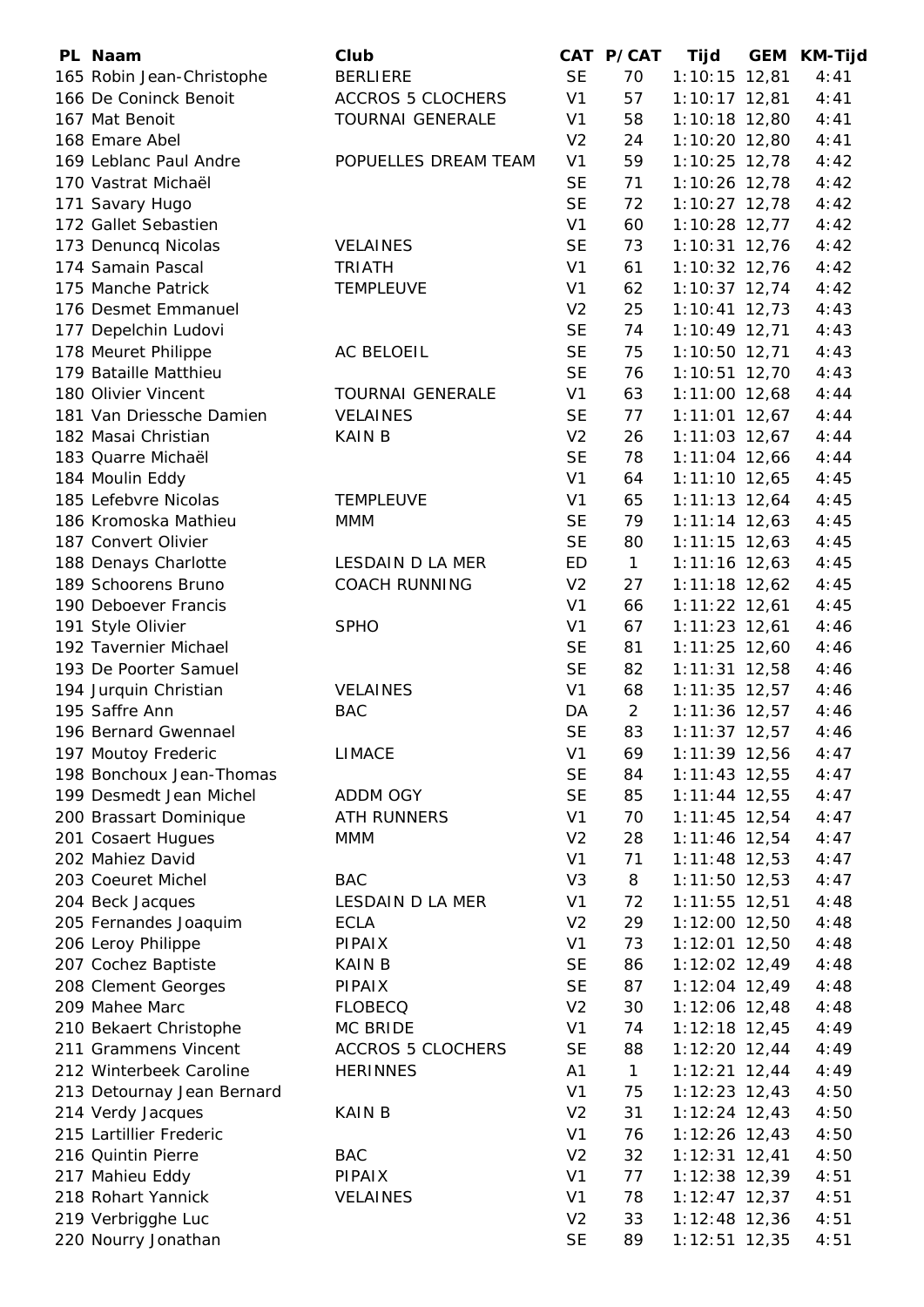| PL Naam                     | Club                    |                | CAT P/CAT      | Tijd            | GEM KM-Tijd |
|-----------------------------|-------------------------|----------------|----------------|-----------------|-------------|
| 221 Matthys Pascal          |                         | <b>SE</b>      | 90             | $1:12:53$ 12,35 | 4:52        |
| 222 Billiet Fabrice         | <b>ST SAUVEUR</b>       | V <sub>1</sub> | 79             | $1:12:59$ 12,33 | 4:52        |
| 223 Pieron Vincent          | <b>ECLATES PERUWELZ</b> | V <sub>1</sub> | 80             | $1:13:01$ 12,33 | 4:52        |
| 224 Mariage Jerome          | <b>JUPITEAM</b>         | <b>SE</b>      | 91             | $1:13:03$ 12,32 | 4:52        |
| 225 Stalens Jean Philippe   |                         | V <sub>2</sub> | 34             | $1:13:04$ 12,32 | 4:52        |
| 226 Vanhauwaert Pierre      | <b>VELAINES</b>         | V <sub>1</sub> | 81             | $1:13:05$ 12,31 | 4:52        |
| 227 Defoort Loïc            | SUKCESTFOU              | <b>SE</b>      | 92             | $1:13:07$ 12,31 | 4:52        |
| 228 Genonceaux Eric         |                         | <b>SE</b>      | 93             | $1:13:08$ 12,31 | 4:53        |
| 229 Wanin Johan             |                         | <b>SE</b>      | 94             | $1:13:14$ 12,29 | 4:53        |
| 230 Dufour Philippe         | <b>TOURNAI GENERALE</b> | V <sub>1</sub> | 82             | $1:13:16$ 12,28 | 4:53        |
| 231 Verstraete Maxime       | <b>BAC</b>              | <b>SE</b>      | 95             | $1:13:18$ 12,28 | 4:53        |
| 232 Dewulf Gregory          |                         | V <sub>1</sub> | 83             | $1:13:19$ 12,28 | 4:53        |
| 233 Lejeune Michael         |                         | <b>SE</b>      | 96             | $1:13:22$ 12,27 | 4:53        |
| 234 Maertens Sébastien      | <b>PUFF PUFF</b>        | <b>SE</b>      | 97             | $1:13:29$ 12,25 | 4:54        |
| 235 Grivet Dominique        | <b>VELAINES</b>         | <b>SE</b>      | 98             | $1:13:31$ 12,24 | 4:54        |
| 237 Hovine Antonin          | PATRO RUMES             | <b>SE</b>      | 99             | $1:13:46$ 12,20 | 4:55        |
| 238 Audoor Alain            | <b>VELAINES</b>         | V <sub>2</sub> | 35             | $1:13:48$ 12,20 | 4:55        |
| 239 Fontaine Martin         |                         | <b>EH</b>      | 8              | $1:13:49$ 12,19 | 4:55        |
| 240 Brou Xavier             | <b>LIMACE</b>           | V <sub>2</sub> | 36             | $1:13:50$ 12,19 | 4:55        |
| 241 Chapuis Fabien          | <b>ECLATES PERUWELZ</b> | V <sub>1</sub> | 84             | $1:13:52$ 12,18 | 4:55        |
| 242 Klorek Fabrice          | <b>VELAINES</b>         | V <sub>1</sub> | 85             | $1:13:53$ 12,18 | 4:56        |
| 243 Vansteenkiste Veronique | <b>CAP TEAM</b>         | A <sub>1</sub> | $\overline{2}$ | $1:13:54$ 12,18 | 4:56        |
| 244 Cuvelier Roland         | <b>HERINNES</b>         | V <sub>1</sub> | 86             | 1:13:56 12,17   | 4:56        |
| 245 Beerens Jan             | ROADJOGGERS HAALTERT    | V <sub>2</sub> | 37             | $1:13:57$ 12,17 | 4:56        |
| 246 Nyssen Alain            | <b>BAC</b>              | V <sub>1</sub> | 87             | $1:13:58$ 12,17 | 4:56        |
| 247 Vandenbulcke Francis    | <b>MMM</b>              | V <sub>2</sub> | 38             | $1:14:00$ 12,16 | 4:56        |
| 248 Duflot Gregory          |                         | <b>SE</b>      | 100            | $1:14:01$ 12,16 | 4:56        |
| 249 Peeters David           | <b>BAC</b>              | V <sub>1</sub> | 88             | $1:14:02$ 12,16 | 4:56        |
| 250 Delbecq Emilie          | <b>SPHO</b>             | DA             | 3              | $1:14:09$ 12,14 | 4:57        |
| 251 Cocu Jean Luc           | <b>PRFM</b>             | V <sub>3</sub> | 9              | $1:14:23$ 12,10 | 4:58        |
| 252 Martin Guy Marie        | RAIDLIGHT               | V <sub>2</sub> | 39             | 1:14:28 12,09   | 4:58        |
| 253 Lievrouw Didier         |                         | V <sub>1</sub> | 89             | $1:14:33$ 12,07 | 4:58        |
| 254 Melchior Jean Romain    | POPUELLES DREAM TEAM    | <b>SE</b>      | 101            | $1:14:37$ 12,06 | 4:58        |
| 255 Letot Freddy            |                         | V <sub>2</sub> | 40             | $1:14:41$ 12,05 | 4:59        |
| 256 Lebain Alain            | <b>VELAINES</b>         | V <sub>2</sub> | 41             | $1:14:45$ 12,04 | 4:59        |
| 257 Flameng Laurent         | <b>FLOBECQ</b>          | <b>SE</b>      | 102            | $1:14:52$ 12,02 | 4:59        |
| 258 Sange Dominique         | CARSAT                  | V <sub>1</sub> | 90             | $1:14:53$ 12,02 | 5:00        |
| 259 Friquet Jean Noel       | PIPAIX                  | V <sub>2</sub> | 42             | 1:14:56 12,01   | 5:00        |
| 260 Henrard Marc            |                         | <b>SE</b>      | 103            | $1:15:00$ 12,00 | 5:00        |
| 261 Sevrin Patrick          | <b>JCSA</b>             | V <sub>2</sub> | 43             | 1:15:05 11,99   | 5:00        |
| 262 Lesne Benoit            |                         | V <sub>1</sub> | 91             | 1:15:10 11,97   | 5:01        |
| 263 Vancaenegem Charlie     |                         | <b>SE</b>      | 104            | $1:15:14$ 11,96 | 5:01        |
| 264 Maes André              | POPUELLES DREAM TEAM    | V <sub>2</sub> | 44             | $1:15:15$ 11,96 | 5:01        |
| 265 Deslee Eric             | <b>KAIN B</b>           | V <sub>2</sub> | 45             | 1:15:16 11,96   | 5:01        |
| 266 Vanoverskelds Dominique |                         | V <sub>1</sub> | 92             | $1:15:18$ 11,95 | 5:01        |
| 267 Decoster Guillaume      |                         | EH             | 9              | $1:15:21$ 11,94 | 5:01        |
| 268 Dulinski Giovanni       |                         | <b>SE</b>      | 105            | 1:15:22 11,94   | 5:01        |
| 269 Bonnier Mathieu         |                         | <b>SE</b>      | 106            | $1:15:24$ 11,94 | 5:02        |
| 270 Vandaele Cyprien        | AMIS DU MARDI           | V <sub>1</sub> | 93             | $1:15:28$ 11,93 | 5:02        |
| 271 Cornu Pierre Jean       |                         | V <sub>1</sub> | 94             | 1:15:46 11,88   | 5:03        |
| 272 Pawlowski Jean-Patrick  | <b>ECLATES PERUWELZ</b> | V <sub>2</sub> | 46             | $1:15:47$ 11,88 | 5:03        |
| 273 Jouret Julien           |                         | <b>SE</b>      | 107            | $1:15:48$ 11,87 | 5:03        |
| 274 Schoonooghe Erwin       | <b>VELAINES</b>         | V <sub>1</sub> | 95             | $1:15:49$ 11,87 | 5:03        |
| 275 Dereux Francis          | <b>BERLIERE</b>         | V <sub>3</sub> | 10             | $1:15:53$ 11,86 | 5:04        |
| 276 De Craene Jean Philippe |                         | <b>SE</b>      | 108            | 1:16:00 11,84   | 5:04        |
| 277 Cornil Joséphine        | POPUELLES DREAM TEAM    | DA             | 4              | 1:16:08 11,82   | 5:05        |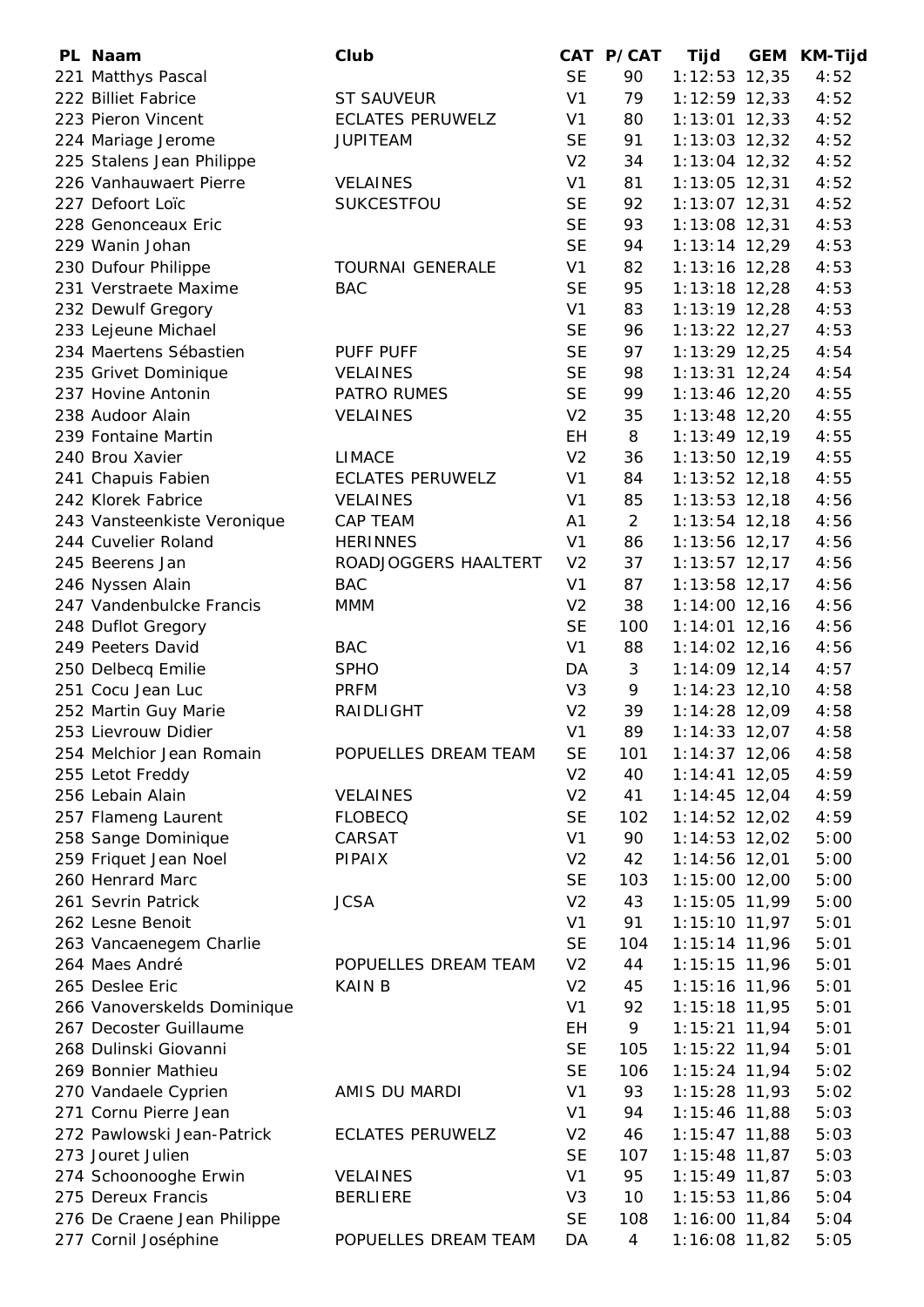| PL Naam                    | Club                     |                | CAT P/CAT      | Tijd            | <b>GEM</b> | KM-Tijd |
|----------------------------|--------------------------|----------------|----------------|-----------------|------------|---------|
| 278 Roty Michel            | <b>KAIN B</b>            | V <sub>3</sub> | 11             | 1:16:14 11,81   |            | 5:05    |
| 279 Duthoit Benedicte      | <b>HERINNES</b>          | A <sub>1</sub> | 3              | 1:16:16 11,80   |            | 5:05    |
| 280 Dubois Thierry         | <b>HERINNES</b>          | V <sub>1</sub> | 96             | $1:16:18$ 11,80 |            | 5:05    |
| 281 Dorchy Quentin         | <b>TEMPLEUVE</b>         | <b>SE</b>      | 109            | 1:16:19 11,79   |            | 5:05    |
| 282 Ladeuze Fabrice        | <b>SPHO</b>              | V <sub>1</sub> | 97             | 1:16:22 11,79   |            | 5:05    |
| 283 Simon Xavier           |                          | V <sub>2</sub> | 47             | $1:16:27$ 11,77 |            | 5:06    |
| 284 Salome Michel          | <b>ACCROS 5 CLOCHERS</b> | V <sub>1</sub> | 98             | $1:16:29$ 11,77 |            | 5:06    |
| 285 Delcroix Patrick       | <b>BAC</b>               | V <sub>2</sub> | 48             | 1:16:30 11,76   |            | 5:06    |
| 286 Lust Stéphane          |                          | <b>SE</b>      | 110            | $1:16:31$ 11,76 |            | 5:06    |
| 287 Brismee Michel         | <b>PIPAIX</b>            | V <sub>3</sub> | 12             | $1:16:34$ 11,75 |            | 5:06    |
| 288 Dumortier Clement      | SUKCESTFOU               | <b>SE</b>      | 111            | $1:16:40$ 11,74 |            | 5:07    |
| 289 Devos Christian        | <b>ECLA LANDAS</b>       | V <sub>2</sub> | 49             | 1:16:49 11,72   |            | 5:07    |
| 290 Denys Myriam           | <b>VELAINES</b>          | A1             | $\overline{4}$ | $1:16:50$ 11,71 |            | 5:07    |
| 292 Englebert Xavier       | <b>BAC</b>               | V <sub>1</sub> | 100            | 1:16:52 11,71   |            | 5:07    |
| 293 Potar Christophe       | <b>SUKCESTFOU</b>        | <b>SE</b>      | 112            | $1:16:53$ 11,71 |            | 5:08    |
| 294 Charles Stéphane       | <b>HERINNES</b>          | <b>SE</b>      | 113            | 1:16:54 11,70   |            | 5:08    |
| 295 Collie Marie-Jo        | <b>VELAINES</b>          | A <sub>3</sub> | $\mathbf{1}$   | 1:16:55 11,70   |            | 5:08    |
| 296 Deronne Mathieu        |                          | V <sub>1</sub> | 101            | $1:17:04$ 11,68 |            | 5:08    |
| 297 Catoire Frederic       | <b>JFL TEAM</b>          | <b>SE</b>      | 114            | $1:17:05$ 11,68 |            | 5:08    |
| 298 Rustin Jean-Jacques    | AC BELOEIL               | V <sub>1</sub> | 102            | $1:17:06$ 11,67 |            | 5:08    |
| 299 Dervaux Jean Paul      | <b>JCSA</b>              | V <sub>2</sub> | 50             | $1:17:09$ 11,67 |            | 5:09    |
| 300 Ramu Annick            | <b>KAIN B</b>            | A2             | 3              | 1:17:16 11,65   |            | 5:09    |
| 301 Devos Alain            | <b>NAC</b>               | V <sub>2</sub> | 51             | $1:17:17$ 11,65 |            | 5:09    |
| 302 Hache Manu             | <b>TOURNAI GENERALE</b>  | <b>SE</b>      | 115            | $1:17:19$ 11,64 |            | 5:09    |
| 303 Baelen Arnaud          | <b>HERINNES</b>          | <b>SE</b>      | 116            | 1:17:20 11,64   |            | 5:09    |
| 304 Dubois Christian       |                          | V <sub>2</sub> | 52             |                 |            |         |
|                            |                          |                |                | $1:17:22$ 11,63 |            | 5:09    |
| 305 Bruniaux Pascal        |                          | <b>SE</b>      | 117            | $1:17:24$ 11,63 |            | 5:10    |
| 306 Deboever Guillaume     |                          | EH             | 10             | $1:17:27$ 11,62 |            | 5:10    |
| 307 Rousseau Jean-Philippe | <b>ECLATES PERUWELZ</b>  | <b>SE</b>      | 118            | $1:17:32$ 11,61 |            | 5:10    |
| 308 Raviart Flavie         | <b>PIPAIX</b>            | ED             | $\overline{2}$ | $1:17:36$ 11,60 |            | 5:10    |
| 309 Vanuxem Sylvain        |                          | V <sub>1</sub> | 103            | $1:17:37$ 11,60 |            | 5:10    |
| 310 Lochenie Didier        | <b>JCSA</b>              | V <sub>1</sub> | 104            | $1:17:38$ 11,59 |            | 5:11    |
| 311 Vincent Olivier        | <b>RS TEAM</b>           | <b>SE</b>      | 119            | $1:17:42$ 11,58 |            | 5:11    |
| 312 Leclercq Anne          |                          | A1             | 5              | $1:17:45$ 11,58 |            | 5:11    |
| 313 Vilain Vincent         | <b>BAC</b>               | <b>SE</b>      | 120            | 1:18:09 11,52   |            | 5:13    |
| 314 Raviart Philippe       | PIPAIX                   | V <sub>1</sub> | 105            | 1:18:15 11,50   |            | 5:13    |
| 315 Juste David            | <b>JUPITEAM</b>          | <b>SE</b>      | 121            | 1:18:16 11,50   |            | 5:13    |
| 316 Nemeghaire Laurent     | <b>ECLATES PERUWELZ</b>  | V <sub>1</sub> | 106            | $1:18:17$ 11,50 |            | 5:13    |
| 317 Verrue Francis         | <b>BAC</b>               | V <sub>3</sub> | 13             | $1:18:22$ 11,48 |            | 5:13    |
| 318 Deboever Estelle       |                          | DA             | 5              | $1:18:24$ 11,48 |            | 5:14    |
| 319 Deboever Bernard       |                          | V <sub>1</sub> | 107            | 1:18:30 11,46   |            | 5:14    |
| 320 Sartorius Olivier      |                          | <b>SE</b>      | 122            | $1:18:32$ 11,46 |            | 5:14    |
| 321 Devillers Mathieu      |                          | <b>SE</b>      | 123            | $1:18:39$ 11,44 |            | 5:15    |
| 322 Dubois Jean Marie      | <b>JCSA</b>              | V <sub>2</sub> | 53             | $1:18:41$ 11,44 |            | 5:15    |
| 323 Henry Mathieu          | <b>HERINNES</b>          | <b>SE</b>      | 124            | $1:18:46$ 11,43 |            | 5:15    |
| 324 Vandaele Helene        | <b>PIPAIX</b>            | DA             | 6              | $1:18:48$ 11,42 |            | 5:15    |
| 325 Zenner Eric            |                          | V <sub>1</sub> | 108            | $1:18:49$ 11,42 |            | 5:15    |
| 326 Depelchin Martine      | <b>COACH RUNNING</b>     | A2             | $\overline{4}$ | $1:18:52$ 11,41 |            | 5:15    |
| 327 Mariage Jean-Louis     |                          | <b>SE</b>      | 125            | 1:18:55 11,40   |            | 5:16    |
| 328 Dubrulle Marc          |                          | V <sub>2</sub> | 54             | 1:19:01 11,39   |            | 5:16    |
| 329 Dupont Ethel           | <b>ACCROS 5 CLOCHERS</b> | A <sub>1</sub> | 6              | $1:19:03$ 11,39 |            | 5:16    |
| 330 Devaere Marine         |                          | DA             | $\overline{7}$ | 1:19:05 11,38   |            | 5:16    |
| 331 Wattecamps David       |                          | V <sub>1</sub> | 109            | 1:19:09 11,37   |            | 5:17    |
| 332 Evrard Fabienne        |                          | A2             | 5              | 1:19:13 11,36   |            | 5:17    |
| 333 Fontaine Luc           | <b>VELAINES</b>          | V <sub>2</sub> | 55             | 1:19:19 11,35   |            | 5:17    |
| 334 Vanderschueren Guy     |                          | V <sub>1</sub> | 110            | 1:19:22 11,34   |            | 5:17    |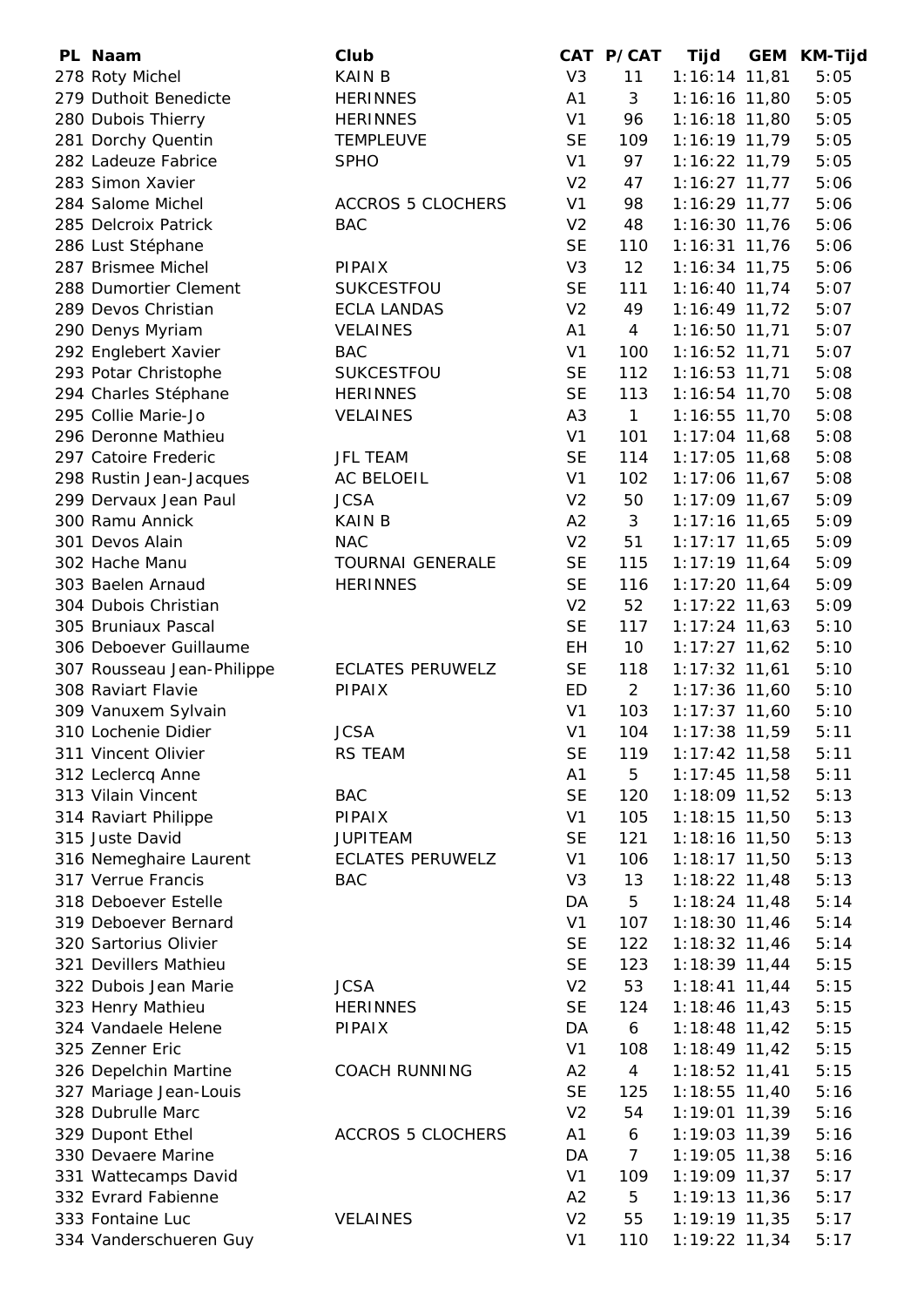| PL Naam                      | Club                       |                | CAT P/CAT      | Tijd            | <b>GEM</b> | <b>KM-Tijd</b> |
|------------------------------|----------------------------|----------------|----------------|-----------------|------------|----------------|
| 335 Marki Isabelle           | <b>ECLATES PERUWELZ</b>    | A1             | $\overline{7}$ | 1:19:23 11,34   |            | 5:18           |
| 336 Divita Rocco             | <b>JCSA</b>                | V <sub>3</sub> | 14             | $1:19:30$ 11,32 |            | 5:18           |
| 337 Deberdt Dany             | <b>JCSA</b>                | V <sub>3</sub> | 15             | 1:19:32 11,32   |            | 5:18           |
| 338 Decornet Xavier          | <b>KAIN B</b>              | V <sub>1</sub> | 111            | $1:19:33$ 11,31 |            | 5:18           |
| 339 Van Nerom Eddy           | ANDERLECHT                 | V <sub>1</sub> | 112            | 1:19:40 11,30   |            | 5:19           |
| 340 Manteau Guillaume        |                            | <b>SE</b>      | 126            | $1:19:41$ 11,29 |            | 5:19           |
| 341 Dorosev Ado              | <b>ACCROS 5 CLOCHERS</b>   | V <sub>2</sub> | 56             | $1:19:44$ 11,29 |            | 5:19           |
| 342 Delcambre Philippe       | <b>B BETES DE COURSE</b>   | V <sub>1</sub> | 113            | 1:19:46 11,28   |            | 5:19           |
| 343 Carpentier Joel          | <b>VELAINES</b>            | V <sub>2</sub> | 57             | 1:19:49 11,28   |            | 5:19           |
| 344 Masure Michael           |                            | <b>SE</b>      | 127            | 1:19:54 11,26   |            | 5:20           |
| 345 Cuvelier Luc             | <b>TORTUES MESLINOISES</b> | V <sub>2</sub> | 58             | 1:19:56 11,26   |            | 5:20           |
| 346 De Vylder Luc            | <b>AXA</b>                 | V <sub>2</sub> | 59             | $1:19:57$ 11,26 |            | 5:20           |
| 347 Dumoulin Sylvie          |                            | A1             | 8              | 1:19:58 11,25   |            | 5:20           |
| 348 Berte Alexandre          |                            | V <sub>1</sub> | 114            | 1:20:02 11,25   |            | 5:20           |
| 349 De Rodder Eric           | <b>BAC</b>                 | V <sub>2</sub> | 60             | $1:20:09$ 11,23 |            | 5:21           |
| 350 Dubart Hubert Marie      |                            | <b>SE</b>      | 128            | $1:20:11$ 11,22 |            | 5:21           |
| 351 Massart Antoine          | <b>VEZON</b>               | <b>SE</b>      | 129            | $1:20:12$ 11,22 |            | 5:21           |
| 352 Deneubourg Gregory       |                            | <b>SE</b>      | 130            | $1:20:17$ 11,21 |            | 5:21           |
| 353 Deneubourg Mathias       |                            | EH             | 11             | $1:20:18$ 11,21 |            | 5:21           |
| 354 Depauw Mickael           | MAISON DU BIEN ETRE        | <b>SE</b>      | 131            | 1:20:21 11,20   |            | 5:21           |
| 355 Hautecoeur Laurent       | <b>LBBH GROUP</b>          | V <sub>1</sub> | 115            | $1:20:23$ 11,20 |            | 5:22           |
| 356 De Backer Dave           | <b>FLOBECQ</b>             | <b>SE</b>      | 132            | 1:20:24 11,19   |            | 5:22           |
| 357 Planque Jean Luc         | <b>JCSA</b>                | V <sub>2</sub> | 61             | 1:20:27 11,19   |            | 5:22           |
| 358 Roose Laurent            |                            | V <sub>2</sub> | 62             | $1:20:35$ 11,17 |            | 5:22           |
| 359 Lamarque Christian       | <b>ACCROS 5 CLOCHERS</b>   | V <sub>3</sub> | 16             | $1:20:43$ 11,15 |            | 5:23           |
| 360 Safy Yves                |                            | V <sub>1</sub> | 116            | 1:20:48 11,14   |            | 5:23           |
| 361 Vangheluwe Patrick       | <b>VELAINES</b>            | V <sub>2</sub> | 63             | $1:20:49$ 11,14 |            | 5:23           |
| 362 Grulois Joseph           | <b>JCSA</b>                | V <sub>3</sub> | 17             | $1:20:50$ 11,13 |            | 5:23           |
| 363 Plasman Denis            |                            | <b>SE</b>      | 133            | $1:20:53$ 11,13 |            | 5:24           |
| 364 Vermeulen Stephane       | <b>ZP VALES</b>            | V <sub>1</sub> | 117            | $1:20:54$ 11,12 |            | 5:24           |
| 365 Sel Michel               | <b>ACLO BJB</b>            | V <sub>4</sub> | $\mathbf{1}$   | 1:20:56 11,12   |            | 5:24           |
| 366 Carbonnelle Christiane   | <b>KAIN B</b>              | A2             | 6              | 1:20:58 11,12   |            | 5:24           |
| 367 Delcour Nelly            | <b>SPHO</b>                | A <sub>2</sub> | 7              | $1:21:00$ 11,11 |            | 5:24           |
| 368 Leveque Sophie           | AC BELOEIL                 | A2             | 8              | 1:21:01 11,11   |            | 5:24           |
| 369 Desmet Yves              | <b>JCSA</b>                | V <sub>2</sub> | 64             | $1:21:02$ 11,11 |            | 5:24           |
| 371 De Coninck Hubert        | <b>CAP TEAM</b>            | V <sub>1</sub> | 118            | $1:21:06$ 11,10 |            | 5:24           |
| 372 Vandeghinste Emilie      |                            | DA             | 8              | $1:21:12$ 11,08 |            | 5:25           |
| 373 Reybroeck Laurence       | <b>ECLATES PERUWELZ</b>    | A1             | 9              | $1:21:19$ 11,07 |            | 5:25           |
| 374 Galand Amelie            |                            | DA             | 9              | $1:21:20$ 11,07 |            | 5:25           |
| 376 Gutierrez Angel          | <b>OBJ</b>                 | V <sub>2</sub> | 66             | $1:21:50$ 11,00 |            | 5:27           |
| 377 Dedeurwaerder Leslie     | <b>VELAINES</b>            | DA             | 10             | 1:21:52 10,99   |            | 5:27           |
| 378 Devoghel Bryan           | <b>MMM</b>                 | EH             | 12             | $1:21:53$ 10,99 |            | 5:28           |
| 379 Werrebrouck Mahaut       | <b>VELAINES</b>            | A1             | 10             | $1:21:58$ 10,98 |            | 5:28           |
| 380 Deconinck Christian      | <b>KAIN B</b>              | V <sub>2</sub> | 67             | 1:21:59 10,98   |            | 5:28           |
| 381 D Hulster Jean Pierre    | <b>FLOBECQ</b>             | V <sub>2</sub> | 68             | 1:22:00 10,98   |            | 5:28           |
| 382 Casse Henri              |                            | V <sub>1</sub> | 119            | $1:22:02$ 10,97 |            | 5:28           |
| 383 Carlier Jean Marie       | <b>JCSA</b>                | V <sub>2</sub> | 69             | 1:22:04 10,97   |            | 5:28           |
| 384 Vansteenbrugge Dominique | <b>HERINNES</b>            | A1             | 11             | 1:22:07 10,96   |            | 5:28           |
| 385 Dogot Bernard            | <b>ADJ</b>                 | V <sub>2</sub> | 70             | $1:22:11$ 10,95 |            | 5:29           |
| 386 Delonville Daniel        | <b>VELAINES</b>            | V <sub>3</sub> | 18             | $1:22:15$ 10,94 |            | 5:29           |
| 387 Fuccio Patrick           | <b>SPHO</b>                | V <sub>2</sub> | 71             | 1:22:16 10,94   |            | 5:29           |
| 388 Vanderhaegen Jacques     | <b>VELAINES</b>            | V <sub>2</sub> | 72             | 1:22:25 10,92   |            | 5:30           |
| 389 Verbrugghe Bernard       | <b>MMM</b>                 | V <sub>3</sub> | 19             | $1:22:30$ 10,91 |            | 5:30           |
| 390 Depauw Marc              |                            | V <sub>1</sub> | 120            | $1:22:31$ 10,91 |            | 5:30           |
| 391 Belafkih Latif           |                            | V <sub>2</sub> | 73             | $1:22:32$ 10,90 |            | 5:30           |
| 392 Brogniez Fabrice         | <b>JCSA</b>                | V <sub>2</sub> | 74             | $1:22:41$ 10,88 |            | 5:31           |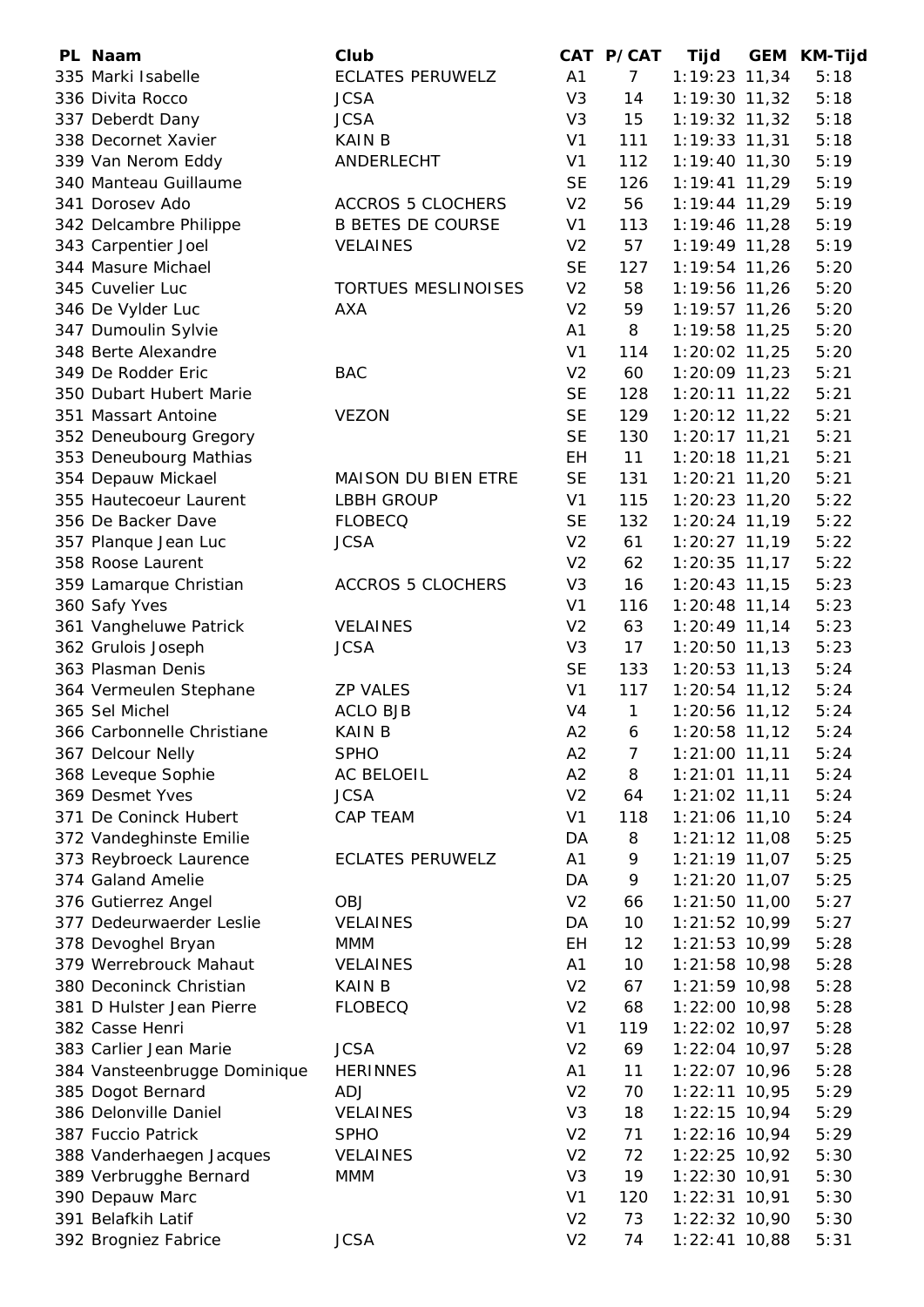| PL Naam                                     | Club                     |                | CAT P/CAT         | Tijd                               | <b>GEM</b> | <b>KM-Tijd</b> |
|---------------------------------------------|--------------------------|----------------|-------------------|------------------------------------|------------|----------------|
| 393 Masquilier Sara                         |                          | A <sub>1</sub> | 12                | 1:22:52 10,86                      |            | 5:31           |
| 394 Claes Tony                              | <b>DEFI 666</b>          | <b>SE</b>      | 135               | $1:22:55$ 10,85                    |            | 5:32           |
| 395 Platteau Olivier                        | <b>ADDM OGY</b>          | V <sub>1</sub> | 121               | $1:23:01$ 10,84                    |            | 5:32           |
| 396 Vansingle Thibault                      |                          | <b>SE</b>      | 136               | 1:23:16 10,81                      |            | 5:33           |
| 397 Goemaere Bart                           | <b>TRIGT</b>             | <b>SE</b>      | 137               | 1:23:19 10,80                      |            | 5:33           |
| 398 Dogot Pierre                            | <b>ADJ</b>               | V <sub>2</sub> | 75                | $1:23:21$ 10,80                    |            | 5:33           |
| 399 Degrande Christophe                     | <b>MMM</b>               | V <sub>1</sub> | 122               | $1:23:24$ 10,79                    |            | 5:34           |
| 400 Lecutiez Pierre                         | <b>ST SAUVEUR</b>        | V <sub>3</sub> | 20                | $1:23:28$ 10,78                    |            | 5:34           |
| 401 Jarrar Ali                              | <b>MMM</b>               | V <sub>3</sub> | 21                | $1:23:30$ 10,78                    |            | 5:34           |
| 403 Bayrt Françoise                         |                          | A2             | 9                 | $1:23:35$ 10,77                    |            | 5:34           |
| 404 Goeders Claudy                          |                          | V <sub>2</sub> | 76                | $1:23:36$ 10,77                    |            | 5:34           |
| 405 Soetens François                        |                          | <b>SE</b>      | 138               | $1:23:43$ 10,75                    |            | 5:35           |
| 406 Delbecke Pascal                         |                          | V <sub>2</sub> | 77                | $1:23:47$ 10,74                    |            | 5:35           |
| 407 Cousse Christophe                       | <b>VELAINES</b>          | V <sub>1</sub> | 123               | $1:23:52$ 10,73                    |            | 5:35           |
| 408 Wacquier Arnaud                         |                          | <b>SE</b>      | 139               | $1:23:55$ 10,72                    |            | 5:36           |
| 409 Duc Eric                                | <b>JCSA</b>              | V <sub>1</sub> | 124               | $1:23:58$ 10,72                    |            | 5:36           |
| 410 Malghem Christophe                      |                          | V <sub>1</sub> | 125               | 1:23:59 10,72                      |            | 5:36           |
| 411 Pollet Stéphane                         | <b>ACCROS 5 CLOCHERS</b> | <b>SE</b>      | 140               | $1:24:11$ 10,69                    |            | 5:37           |
| 412 Marquant Thierry                        | <b>HERINNES</b>          | V <sub>1</sub> | 126               | $1:24:15$ 10,68                    |            | 5:37           |
| 413 Moreau Rita                             | <b>ECLA</b>              | A <sub>3</sub> | $\overline{2}$    | $1:24:17$ 10,68                    |            | 5:37           |
| 414 Devenyns Cécile                         |                          | DA             | 11                | $1:24:19$ 10,67                    |            | 5:37           |
| 415 Menart Cedric                           | <b>BAC</b>               | <b>SE</b>      | 141               | $1:24:20$ 10,67                    |            | 5:37           |
| 416 Leclercq Michel                         | CAP TEAM                 | V <sub>3</sub> | 22                | $1:24:22$ 10,67                    |            | 5:37           |
| 417 Pennequin Sacha                         | <b>SPHO</b>              | <b>SE</b>      | 142               | $1:24:37$ 10,64                    |            | 5:38           |
| 418 Delcroix Luc                            |                          | V <sub>1</sub> | 127               | $1:24:38$ 10,63                    |            | 5:39           |
| 419 Biltresse Michel                        | <b>KAIN B</b>            | V <sub>3</sub> | 23                | $1:24:39$ 10,63                    |            | 5:39           |
| 420 Bultot Jean Marie                       | <b>MAHYMOBILE</b>        | V <sub>3</sub> | 24                | $1:24:46$ 10,62                    |            | 5:39           |
| 421 Thiebaut Cindy                          | <b>ECLATES PERUWELZ</b>  | A1             | 14                | $1:24:49$ 10,61                    |            | 5:39           |
| 422 Bonnet Dorothee                         | <b>PRFM</b>              | A2             | 10                | 1:25:02 10,58                      |            | 5:40           |
| 423 Cochez Jean Albert                      | <b>KAIN B</b>            | V <sub>2</sub> | 78                | $1:25:03$ 10,58                    |            | 5:40           |
| 424 Finet Audrey                            |                          | DA             | $12 \overline{ }$ | $1:25:19$ 10,55                    |            | 5:41           |
| 425 Meurist Joel                            | <b>BAC</b>               | V <sub>1</sub> | 128               | $1:25:25$ 10,54                    |            | 5:42           |
| 426 Duquesne Nicolas                        |                          | <b>SE</b>      | 143               | $1:25:28$ 10,53                    |            | 5:42           |
| 427 Hernou Marc                             |                          | V <sub>2</sub> | 79                | $1:25:29$ 10,53                    |            | 5:42           |
| 428 Grell Maité                             | <b>B BETES DE COURSE</b> | DA             | 13                | $1:25:35$ 10,52                    |            | 5:42           |
| 429 Delcambre Cyril                         | <b>B BETES DE COURSE</b> | EH             | 13                | 1:25:36 10,51                      |            | 5:42           |
| 430 Destrebecq Gery                         | <b>SPHO</b>              | V <sub>1</sub> | 129               | $1:25:47$ 10,49                    |            | 5:43           |
| 431 Wattiez Johan                           | <b>ECLATES PERUWELZ</b>  | V <sub>1</sub> | 130               | $1:25:53$ 10,48                    |            | 5:44           |
| 432 Lejeune Laurent                         | <b>ECLATES PERUWELZ</b>  | V <sub>1</sub> | 131               | $1:25:55$ 10,48                    |            | 5:44           |
| 433 Malvoz Jean Rene                        | <b>ESM</b>               | V <sub>3</sub> | 25                | $1:25:57$ 10,47                    |            | 5:44           |
| 434 Steinier Justine                        |                          | ED             | 3                 | $1:26:19$ 10,43                    |            | 5:45           |
| 435 Werion Christian                        | <b>PRFM</b>              | V <sub>2</sub> | 80                | $1:26:22$ 10,42                    |            | 5:45           |
| 436 Sarot Pascale                           |                          | A2             | 11                | $1:26:23$ 10,42                    |            | 5:46           |
| 437 Boiteau Caroline                        |                          | DA             | 14                | $1:26:30$ 10,40                    |            | 5:46           |
| 438 Mauroy Frederic                         | <b>SPHO</b>              | V <sub>1</sub> | 132               | $1:26:37$ 10,39                    |            | 5:46           |
| 439 Himpens Martine                         | <b>FLOBECQ</b>           | A2             | 12                | $1:26:42$ 10,38                    |            | 5:47           |
| 440 Duquesnes Francoise                     | <b>VELAINES</b>          | A2             | 13                | $1:26:46$ 10,37                    |            | 5:47           |
| 441 Hempte Sylvie                           | <b>VELAINES</b>          | A <sub>2</sub> | 14                | $1:26:48$ 10,37                    |            | 5:47           |
| 442 Desmette Christophe                     |                          | V <sub>1</sub> | 133               | $1:27:25$ 10,30                    |            | 5:50           |
| 443 Durieux Agnes                           | RAIDLIGHT                | A <sub>1</sub> | 15                | 1:27:29 10,29                      |            | 5:50           |
|                                             |                          | <b>SE</b>      |                   |                                    |            |                |
| 444 Gillig Sebastien<br>445 Farnaud Claudie |                          | A <sub>3</sub> | 144<br>3          | $1:27:30$ 10,29<br>$1:27:32$ 10,28 |            | 5:50<br>5:50   |
| 446 Vannieuwenhuyse Françoise               |                          | A <sub>1</sub> | 16                | $1:27:33$ 10,28                    |            | 5:50           |
| 447 Heremans Aimé                           |                          | V <sub>3</sub> | 26                | $1:28:07$ 10,21                    |            | 5:52           |
| 448 Malice Barbara                          | <b>LIMACE</b>            | A <sub>1</sub> | 17                | $1:28:10$ 10,21                    |            | 5:53           |
| 449 Roge Benjamin                           |                          | <b>SE</b>      | 145               | 1:28:20 10,19                      |            | 5:53           |
|                                             |                          |                |                   |                                    |            |                |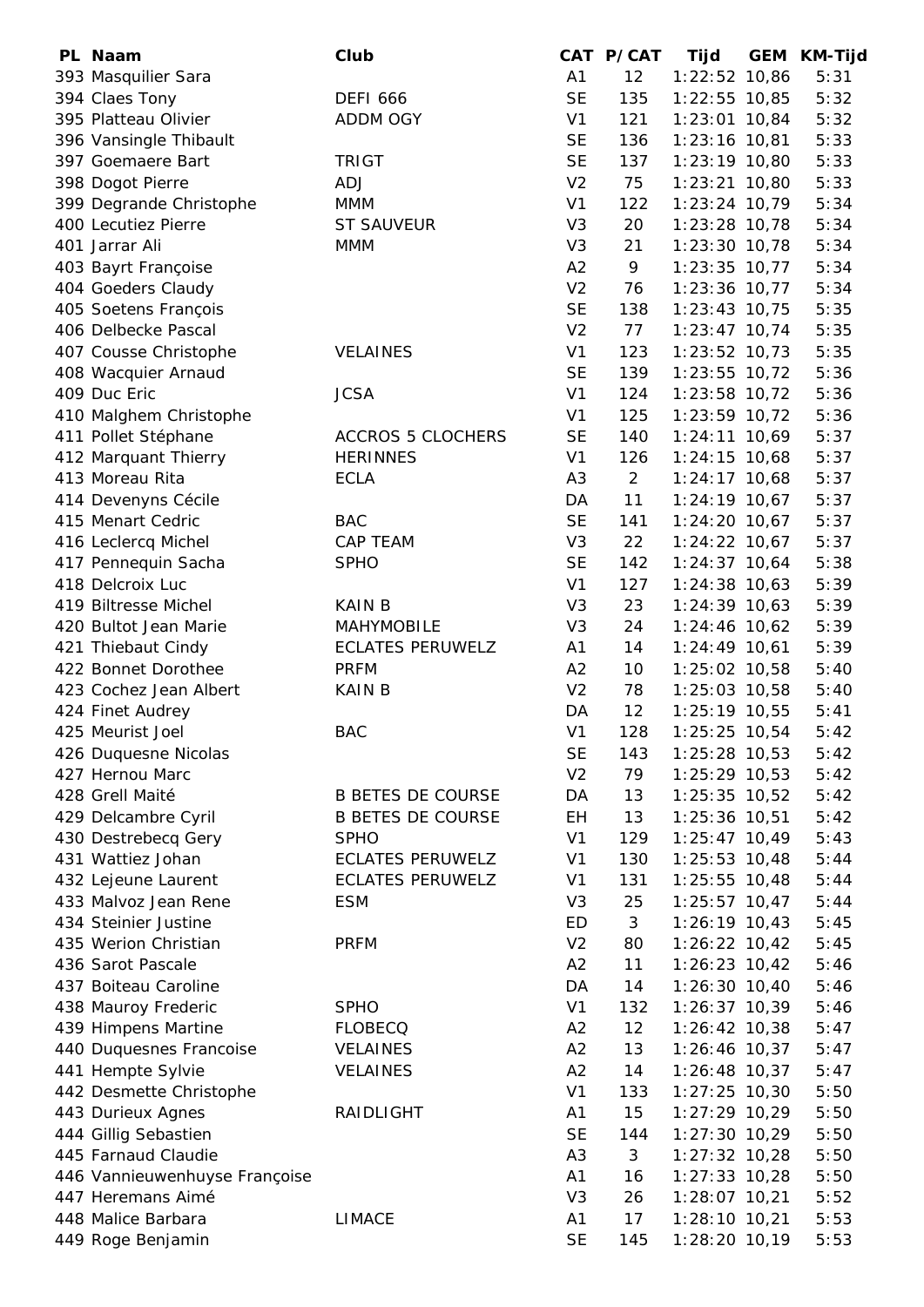| PL Naam                    | Club                       |                | CAT P/CAT      | Tijd               | <b>GEM</b> | <b>KM-Tijd</b> |
|----------------------------|----------------------------|----------------|----------------|--------------------|------------|----------------|
| 450 Vilain Andre           | <b>BAC</b>                 | V <sub>2</sub> | 81             | $1:28:25$ 10,18    |            | 5:54           |
| 451 Quivy Pascal           | <b>RHO</b>                 | V <sub>1</sub> | 134            | $1:28:43$ 10,14    |            | 5:55           |
| 452 Dumortier Jules        | <b>BAC</b>                 | V <sub>4</sub> | $\overline{2}$ | $1:28:56$ 10,12    |            | 5:56           |
| 453 Pierquin Sabine        | <b>HERINNES</b>            | A2             | 15             | 1:29:22 10,07      |            | 5:57           |
| 454 Coupe Francis          | <b>KAIN B</b>              | V <sub>3</sub> | 27             | 1:29:23 10,07      |            | 5:58           |
| 455 Orlandi Jean-Marie     | <b>TEMPLEUVE</b>           | V <sub>3</sub> | 28             | $1:29:24$ 10,07    |            | 5:58           |
| 456 Moulin Olivier         |                            | V <sub>1</sub> | 135            | 1:29:35 10,05      |            | 5:58           |
| 457 D Amico Marylene       |                            | A <sub>1</sub> | 18             | 1:29:38 10,04      |            | 5:59           |
| 458 Dufour Line            | <b>VELAINES</b>            | A2             | 16             | 1:29:39 10,04      |            | 5:59           |
| 459 Grulois Michael        |                            | <b>SE</b>      | 146            | $1:29:45$ 10,03    |            | 5:59           |
| 460 Giacomello Norge       | ROAD RUNNING TOURNAI       | V <sub>1</sub> | 136            | $1:29:46$ 10,03    |            | 5:59           |
| 461 Fourez Géraldine       | <b>TOURNAI GENERALE</b>    | A1             | 19             | 1:29:49 10,02      |            | 5:59           |
| 462 Hennaut Loelia         |                            | DA             | 15             | 1:29:50 10,02      |            | 5:59           |
| 463 Leleux Gery            |                            | V <sub>2</sub> | 82             | $1:30:09$ 9,98     |            | 6:01           |
| 464 Weytsman Céline        | <b>COACH RUNNING</b>       | DA             | 16             | 1:30:10            | 9,98       | 6:01           |
| 465 Fontaine Fabienne      | <b>JCSA</b>                | A2             | 17             | 1:30:11            | 9,98       | 6:01           |
| 466 Surquin Frederic       | <b>ZP TOURNAISIS</b>       | V <sub>1</sub> | 137            | $1:30:22$ 9,96     |            | 6:01           |
| 467 Dochy Laurent          |                            | <b>SE</b>      | 147            | $1:30:28$ 9,95     |            | 6:02           |
| 469 Defoirdt Stefaan       |                            | V <sub>2</sub> | 83             | 1:30:33            | 9,94       | 6:02           |
| 470 Moutury Coralie        |                            | A1             | 20             | 1:30:51            | 9,91       | 6:03           |
| 471 Lust Eric              |                            | V <sub>1</sub> | 138            | 1:31:02            | 9,89       | 6:04           |
| 472 Kane Anthony           | <b>MMM</b>                 | V <sub>1</sub> | 139            | 1:31:25            | 9,85       | 6:06           |
| 473 Waeren Burgh Luc       | <b>MMM</b>                 | V <sub>3</sub> | 29             | 1:31:26            | 9,84       | 6:06           |
| 474 Strubbe Olivier        | <b>PIPAIX</b>              | <b>SE</b>      | 149            | 1:31:33            | 9,83       | 6:06           |
| 475 Nollens Alain          | <b>MMM</b>                 | V <sub>3</sub> | 30             | $1:32:05$ 9,77     |            | 6:08           |
| 476 Dellattre Guy          | <b>JCSA</b>                | V <sub>4</sub> | 3              | 1:32:10            | 9,76       | 6:09           |
| 477 Goetvinck Marina       | <b>TORTUES MESLINOISES</b> | A2             | 18             | 1:32:14            | 9,76       | 6:09           |
| 478 Francois Jose          | <b>VELAINES</b>            | V <sub>2</sub> | 84             | 1:32:22            | 9,74       | 6:09           |
|                            | <b>BERLIERE</b>            | A2             | 19             | 1:32:42            |            | 6:11           |
| 479 Guilluy Véronique      |                            | <b>SE</b>      |                |                    | 9,71       |                |
| 480 Dorrington David       |                            | A1             | 150<br>21      | 1:32:43<br>1:32:49 | 9,71       | 6:11           |
| 482 Peutte Sylvie          | <b>VELAINES</b>            | V <sub>1</sub> | 140            | 1:33:07            | 9,70       | 6:11           |
| 483 Montignie Jean Jacques | <b>HERINNES</b>            |                |                |                    | 9,67       | 6:12           |
| 484 Roty Monique           | KAIN B                     | A4             | 140            | 1:33:11            | 9,66       | 6:13           |
| 485 Margerin Michael       |                            | <b>SE</b>      | 151            | 1:33:19            | 9,64       | 6:13           |
| 486 Tilleul Carine         | <b>BERLIERE</b>            | A <sub>1</sub> | 22             | 1:33:35            | 9,62       | 6:14           |
| 487 Bequet Yannick         | <b>BERLIERE</b>            | A1             | 23             | $1:33:38$ 9,61     |            | 6:15           |
| 488 Dejaigher Berthe       | <b>JCSA</b>                | A <sub>3</sub> | $\overline{4}$ | 1:33:55            | 9,58       | 6:16           |
| 489 Canart Jean Yves       | <b>RHO</b>                 | V <sub>2</sub> | 85             | 1:34:15            | 9,55       | 6:17           |
| 490 Hoel Marie             |                            | A2             | 20             | 1:34:38            | 9,51       | 6:19           |
| 491 Becquaert Eddy         | <b>NEOS HEULE</b>          | V <sub>3</sub> | 31             | 1:34:42            | 9,50       | 6:19           |
| 494 Nef Marc               | <b>ADJ</b>                 | V <sub>3</sub> | 32             | 1:35:33            | 9,42       | 6:22           |
| 495 Neerdaels Guido        |                            | V <sub>1</sub> | 141            | 1:35:38            | 9,41       | 6:23           |
| 496 Goemaere Dolores       | <b>COACH RUNNING</b>       | DA             | 19             | $1:35:52$ 9,39     |            | 6:23           |
| 497 Hinkeltz Carine        |                            | A2             | 21             | 1:35:55            | 9,38       | 6:24           |
| 498 Dutilleul Anne Marie   | <b>VELAINES</b>            | A <sub>3</sub> | 5              | 1:36:44            | 9,30       | 6:27           |
| 499 Waucquez Alain         | <b>TDT</b>                 | V <sub>1</sub> | 142            | 1:36:50            | 9,29       | 6:27           |
| 500 Wannez Virginie        |                            | A1             | 24             | $1:36:58$ 9,28     |            | 6:28           |
| 501 Landrieu Bruno         |                            | V <sub>2</sub> | 86             | 1:37:58            | 9,19       | 6:32           |
| 502 Vandewalle Marie Rose  | <b>VELAINES</b>            | A <sub>3</sub> | 6              | 1:38:18            | 9,16       | 6:33           |
| 503 Coudyzer Michel        | <b>KAIN B</b>              | V <sub>2</sub> | 87             | 1:38:29            | 9,14       | 6:34           |
| 504 Delvin Regine          | <b>TORTUES MESLINOISES</b> | A2             | 22             | 1:38:33            | 9,13       | 6:34           |
| 505 Delobelle Bernadette   | <b>SPHO</b>                | A2             | 23             | 1:38:40            | 9,12       | 6:35           |
| 506 Ovaere Philippe        | <b>TEMPLEUVE</b>           | V <sub>1</sub> | 143            | 1:39:27            | 9,05       | 6:38           |
| 507 Vandendriessche Bruno  | <b>ADJ</b>                 | V <sub>2</sub> | 88             | $1:40:52$ 8,92     |            | 6:43           |
| 508 Waerenburgh Vincent    | <b>MMM</b>                 | <b>SE</b>      | 153            | $1:41:19$ 8,88     |            | 6:45           |
| 509 Bogaert Catherine      | KAIN B                     | A2             | 24             | $1:41:52$ 8,84     |            | 6:47           |